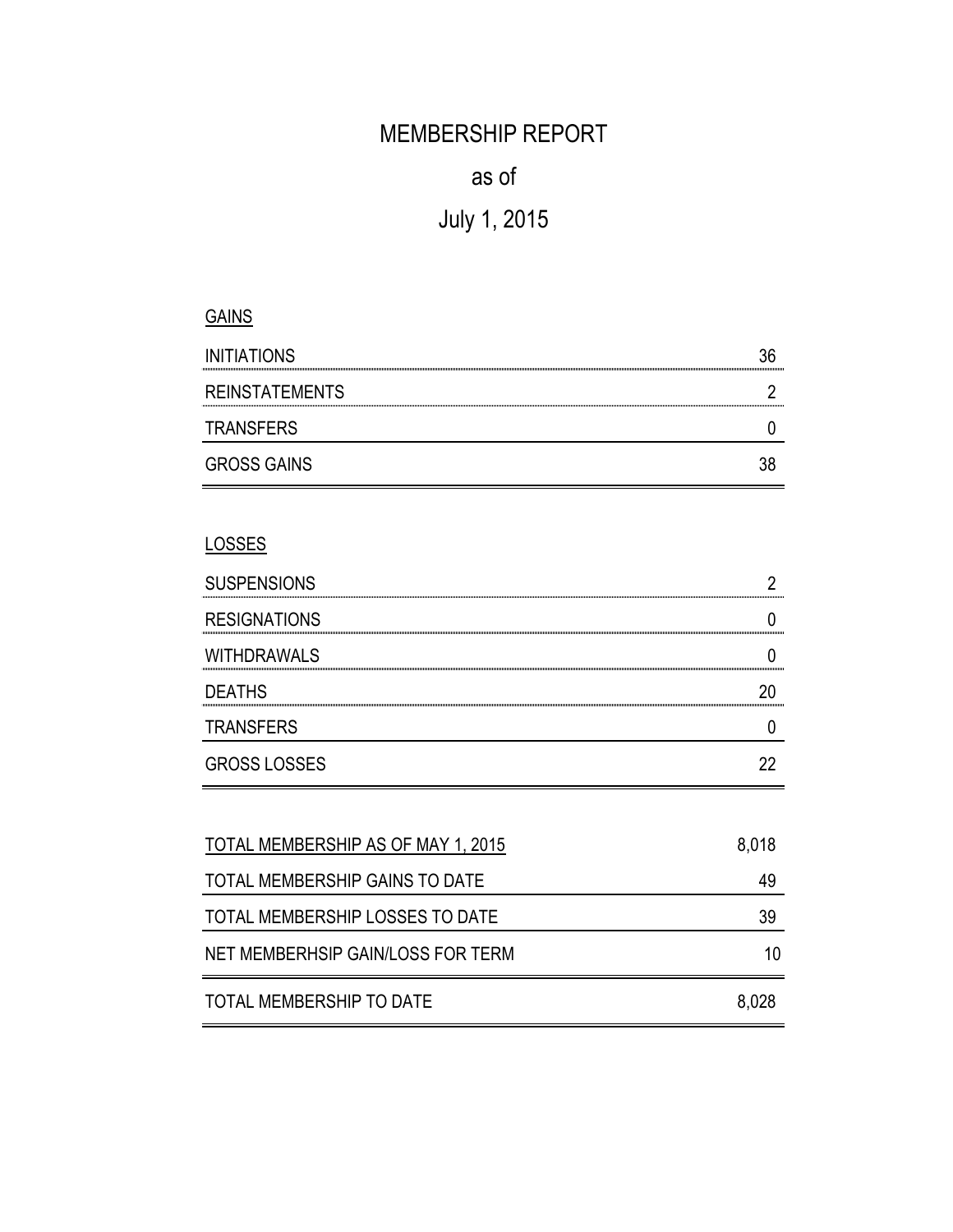|                          |                                | <b>GAINS</b> |                         |              | <b>LOSSES</b> |              |              |             |                |            |                          |                                |
|--------------------------|--------------------------------|--------------|-------------------------|--------------|---------------|--------------|--------------|-------------|----------------|------------|--------------------------|--------------------------------|
|                          | <b>VISITING OFFICER</b>        | 5/1/2015     | INI                     | <b>REI</b>   | <b>TRS</b>    | <b>SUS</b>   | <b>RES</b>   | <b>WDL</b>  | <b>DEA</b>     | <b>TRS</b> | <b>NET</b><br><b>CHG</b> | <b>TOTAL</b><br><b>TO DATE</b> |
| <b>DISTRICT#1</b>        | <b>SDDGP Barbara Kimball</b>   |              |                         |              |               |              |              |             |                |            |                          |                                |
| SANTA ANA #74            | Pearce                         | 32           | $\overline{\mathbf{c}}$ |              |               |              |              |             | $\mathbf{1}$   |            | $\mathbf{1}$             | 33                             |
| ARROWHEAD #110           | Lapachet                       | 304          | $\overline{7}$          |              |               |              |              |             | 5              |            | 2                        | 306                            |
| DE ANZA #312             | Castillo                       | 26           | 6                       |              |               |              |              |             | 1              |            | 5                        | 31                             |
| <b>DISTRICT TOTAL</b>    |                                | 362          | 15                      | $\mathbf 0$  | 0             | $\mathbf 0$  | $\bf{0}$     | $\mathbf 0$ | $\overline{7}$ | 0          | 8                        | 370                            |
| <b>DISTRICT #2</b>       | <b>SDDGP Teresa Diaz</b>       |              |                         |              |               |              |              |             |                |            |                          |                                |
| RAMONA #109              | Lapachet                       | 138          |                         |              |               |              |              |             | $\mathbf{1}$   |            | $-1$                     | 137                            |
| UNIVERSITY #272          | Castillo                       | 43           |                         |              |               |              |              |             |                |            | $\mathbf 0$              | 43                             |
| RIO HONDO #294           | King                           | 20           |                         |              |               |              |              |             |                |            | $\mathbf 0$              | 20                             |
| <b>DISTRICT TOTAL</b>    |                                | 201          | $\mathbf{0}$            | $\mathbf 0$  | 0             | $\mathbf 0$  | $\bf{0}$     | $\bf{0}$    | $\mathbf{1}$   | 0          | $-1$                     | 200                            |
| <b>DISTRICT #3</b>       | <b>SDDGP Richard Brown</b>     |              |                         |              |               |              |              |             |                |            |                          |                                |
| SANTA BARBARA #116       | Von Bargen                     | 41           | $\mathbf{1}$            |              |               | $\mathbf{1}$ |              |             |                |            | $\mathbf 0$              | 41                             |
| SAN MIGUEL #150          | Devlin                         | 53           |                         |              |               |              |              |             |                |            | 0                        | 53                             |
| CAMBRIA #152             | Devlin                         | 71           |                         |              |               |              |              |             |                |            | $\mathbf 0$              | 71                             |
| SAN LUIS OBISPO #290     | Devlin                         | 256          | 3                       |              |               |              |              |             | 1              |            | 2                        | 258                            |
| <b>DISTRICT TOTAL</b>    |                                | 421          | 4                       | $\mathbf 0$  | 0             | $\mathbf{1}$ | $\bf{0}$     | $\mathbf 0$ | $\mathbf{1}$   | 0          | $\mathbf{2}$             | 423                            |
| <b>DISTRICT #4</b>       | <b>SDDGP Bill Mattos</b>       |              |                         |              |               |              |              |             |                |            |                          |                                |
| LOS BANOS #206           | Von Bargen                     | 116          | 2                       |              |               |              | 1            |             | 1              |            | $\mathbf 0$              | 116                            |
| JOHN C. FREMONT #293     | Stinson                        | 69           |                         |              |               |              |              |             |                |            | 0                        | 69                             |
| <b>DISTRICT TOTAL</b>    |                                | 185          | $\mathbf{2}$            | $\mathbf{0}$ | 0             | $\mathbf 0$  | $\mathbf{1}$ | $\bf{0}$    | $\mathbf{1}$   | 0          | $\mathbf 0$              | 185                            |
| <b>DISTRICT #5</b>       | <b>SDDGP Phil Dowden</b>       |              |                         |              |               |              |              |             |                |            |                          |                                |
| <b>WATSONVILLE #65</b>   | Christeson                     | 15           |                         |              |               |              |              |             |                |            | $\mathbf 0$              | 15                             |
| SANTA CRUZ #90           | King                           | 132          |                         |              |               |              |              |             | $\mathbf{1}$   |            | $-1$                     | 131                            |
| SANTA LUCIA #97          | Christeson                     | 173          | 3                       |              |               |              |              |             | 1              |            | $\overline{2}$           | 175                            |
| GABILAN #132             | Adams                          | 168          |                         |              |               |              |              |             | $\mathbf{1}$   |            | $-1$                     | 167                            |
| <b>DISTRICT TOTAL</b>    |                                | 488          | 3                       | 0            | 0             | $\bf{0}$     | 0            | $\bf{0}$    | 3              | 0          | $\bf{0}$                 | 488                            |
| <b>DISTRICT #6</b>       | <b>SDDGP Marcia Skelton</b>    |              |                         |              |               |              |              |             |                |            |                          |                                |
| SAN JOSE #22             | Pearce                         | 62           |                         |              |               |              |              |             |                |            | 0                        | 62                             |
| REDWOOD #66              | Adams                          | 180          |                         |              |               |              |              |             |                |            | 0                        | 180                            |
| OBSERVATORY #177         | Nelson                         | 35           |                         |              |               |              |              |             |                |            | 0                        | 35                             |
| PEBBLE BEACH #230        | Adams                          | 58           |                         |              |               |              |              |             |                |            | 0                        | 58                             |
| <b>DISTRICT TOTAL</b>    |                                | 335          | $\mathbf 0$             | $\mathbf 0$  | 0             | 0            | $\mathbf 0$  | $\bf{0}$    | $\mathbf 0$    | 0          | $\bf{0}$                 | 335                            |
| <b>DISTRICT #7</b>       | <b>SDDGP Dennis McLaughlin</b> |              |                         |              |               |              |              |             |                |            |                          |                                |
| DOLORES-CALIFORNIA #1    | Devlin                         | 31           |                         |              |               |              |              |             |                |            | $\mathbf 0$              | 31                             |
| <b>GOLDEN GATE #29</b>   | Rob Lapachet                   | 36           |                         |              |               |              |              |             |                |            | $\mathbf 0$              | 36                             |
| NATIONAL #118            | Rob Lapachet                   | 89           |                         |              |               |              |              |             |                |            | $\mathbf 0$              | 89                             |
| SOUTH SAN FRANCISCO #157 | Pearce                         | 230          |                         |              |               |              |              |             | 1              |            | $-1$                     | 229                            |
| PRESIDIO #194            | Rob Lapachet                   | 50           |                         |              |               |              |              |             |                |            | $\mathbf 0$              | 50                             |
| TWIN PEAKS #214          | Christeson                     | 188          |                         |              |               |              |              |             |                |            | 0                        | 188                            |
| GUADALUPE #231           | Pearce                         | 148          |                         |              |               |              |              |             | 2              |            | $-2$                     | 146                            |
| <b>DISTRICT TOTAL</b>    |                                | 772          | $\mathbf 0$             | 0            | 0             | 0            | 0            | 0           | 3              | 0          | $-3$                     | 769                            |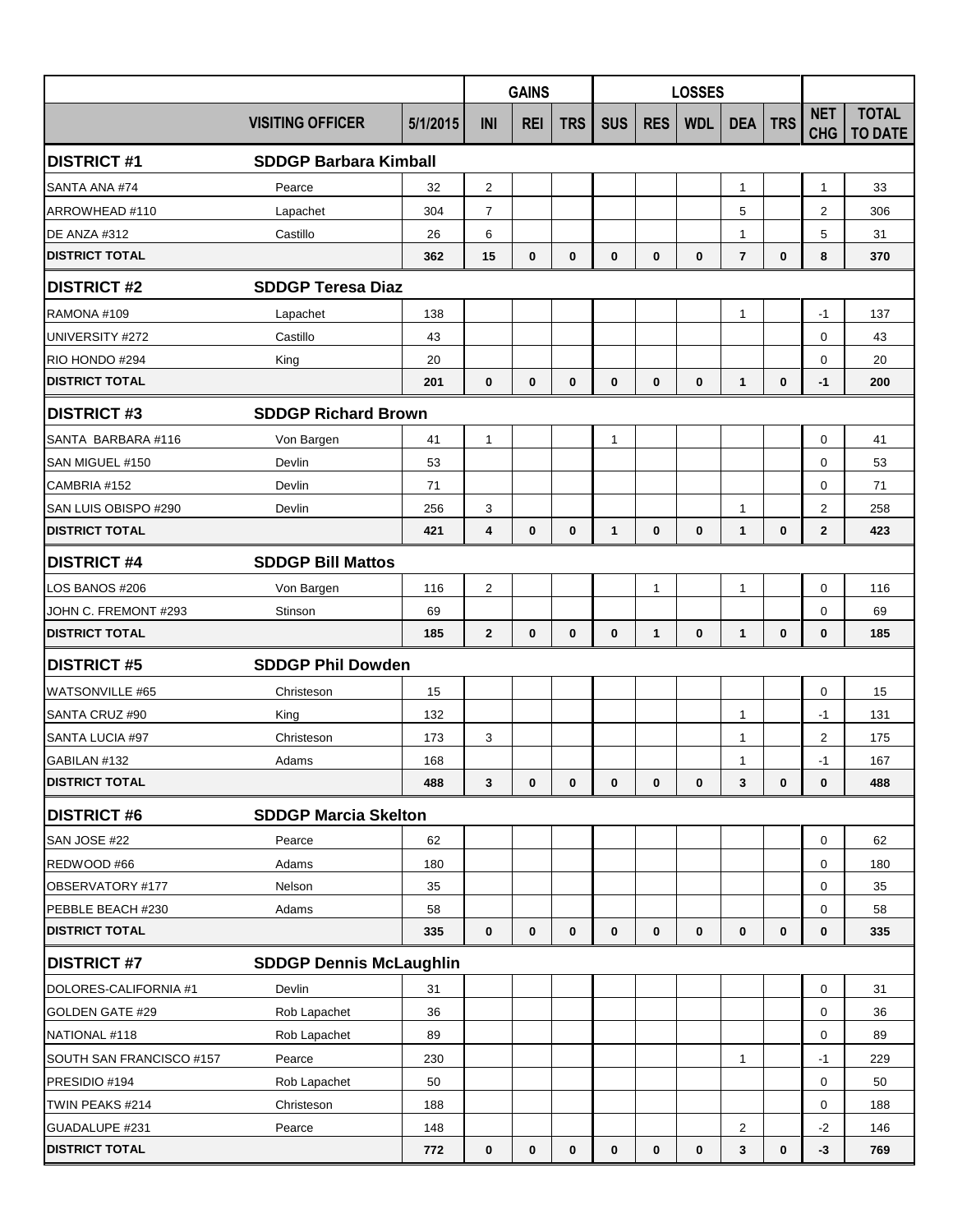|                       |                               |              |                         | <b>GAINS</b> |              |              |             | <b>LOSSES</b> |              |              |                          |                                |
|-----------------------|-------------------------------|--------------|-------------------------|--------------|--------------|--------------|-------------|---------------|--------------|--------------|--------------------------|--------------------------------|
|                       | <b>VISITING OFFICER</b>       | 5/1/2015     | INI                     | <b>REI</b>   | <b>TRS</b>   | <b>SUS</b>   | <b>RES</b>  | <b>WDL</b>    | <b>DEA</b>   | <b>TRS</b>   | <b>NET</b><br><b>CHG</b> | <b>TOTAL</b><br><b>TO DATE</b> |
| <b>DISTRICT #8</b>    | <b>SDDGP Ron Holliday</b>     |              |                         |              |              |              |             |               |              |              |                          |                                |
| HALCYON-ALAMEDA #47   | Rob Lapachet                  | 68           |                         |              |              |              |             |               |              |              | 0                        | 68                             |
| LAS POSITAS #96       | Schmidt                       | 298          |                         |              |              |              |             |               |              |              | $\mathbf 0$              | 298                            |
| <b>EDEN #113</b>      | Lapachet                      | 119          |                         |              |              |              |             |               | $\mathbf{1}$ |              | $-1$                     | 118                            |
| PIEDMONT #120         | Pearce                        | 86           |                         |              |              |              |             |               |              |              | $\mathbf 0$              | 86                             |
| WASHINGTON #169       | Schmidt                       | 71           |                         |              |              |              |             |               | 1            |              | $-1$                     | 70                             |
| ESTUDILLO #223        | Devlin                        | 59           | 1                       | 1            |              | $\mathbf{1}$ |             |               |              |              | $\mathbf{1}$             | 60                             |
| <b>DISTRICT TOTAL</b> | 701                           | $\mathbf{1}$ | 1                       | 0            | $\mathbf{1}$ | 0            | 0           | $\mathbf{2}$  | $\mathbf{0}$ | $-1$         | 700                      |                                |
| <b>DISTRICT #9</b>    |                               |              |                         |              |              |              |             |               |              |              |                          |                                |
|                       |                               |              |                         |              |              |              |             |               |              |              | $\mathbf 0$              | $\mathbf 0$                    |
| <b>DISTRICT TOTAL</b> |                               | $\bf{0}$     | $\bf{0}$                | $\mathbf{0}$ | $\mathbf{0}$ | $\mathbf{0}$ | $\mathbf 0$ | $\mathbf 0$   | $\mathbf 0$  | $\mathbf{0}$ | 0<br>$\bf{0}$            | $\mathbf 0$<br>$\bf{0}$        |
| <b>DISTRICT #10</b>   | <b>SDDGP Wayne Shellcross</b> |              |                         |              |              |              |             |               |              |              |                          |                                |
| STOCKTON #7           | Schmidt                       | 55           |                         |              |              |              | 4           |               |              |              | $-4$                     | 51                             |
| MODESTO #11           | Schmidt                       | 35           |                         |              |              |              |             |               | 1            |              | -1                       | 34                             |
| <b>LODI #18</b>       | Stinson                       | 30           |                         |              |              |              |             |               |              |              | $\mathbf 0$              | 30                             |
| SUNSET #26            | Stinson                       | 17           |                         |              |              |              |             |               |              |              | $\mathbf 0$              | 17                             |
| WOODLAND #30          | Von Bargen                    | 19           |                         |              |              |              |             |               |              |              | $\mathbf 0$              | 19                             |
| ELK GROVE #41         | Pearce                        | 51           |                         |              |              |              |             |               |              |              | 0                        | 51                             |
| <b>DISTRICT TOTAL</b> |                               | 207          | 0                       | $\mathbf 0$  | $\mathbf{0}$ | $\mathbf 0$  | 4           | $\mathbf 0$   | $\mathbf{1}$ | $\bf{0}$     | -5                       | 202                            |
| <b>DISTRICT #11</b>   | <b>SDDGP Jim Brazil</b>       |              |                         |              |              |              |             |               |              |              |                          |                                |
| AMADOR #17            | King                          | 144          | $\overline{7}$          |              |              |              |             |               |              |              | $\overline{7}$           | 151                            |
| EXCELSIOR #31         | King                          | 240          |                         |              |              |              |             |               |              |              | $\mathbf 0$              | 240                            |
| <b>IONE #33</b>       | King                          | 115          |                         |              |              |              |             |               |              |              | 0                        | 115                            |
| CHISPA #139           | Schmidt                       | 222          | 3                       |              |              |              |             |               | $\mathbf{1}$ |              | $\overline{2}$           | 224                            |
| COLUMBIA #258         | Stinson                       | 70           | $\overline{\mathbf{c}}$ |              |              |              |             |               | 1            |              | $\mathbf{1}$             | 71                             |
| <b>DISTRICT TOTAL</b> |                               | 791          | 12                      | $\mathbf 0$  | $\mathbf 0$  | 0            | $\mathbf 0$ | $\mathbf 0$   | $\mathbf{2}$ | $\mathbf{0}$ | 10                       | 801                            |
| <b>DISTRICT #12</b>   | <b>SDDGP Cliff Pierce</b>     |              |                         |              |              |              |             |               |              |              |                          |                                |
| PLACERVILLE #9        | Adams                         | 104          |                         |              |              |              |             |               |              |              | $\mathbf 0$              | 104                            |
| AUBURN #59            | Adams                         | 138          |                         |              |              |              |             |               |              |              | $\mathbf 0$              | 138                            |
| SILVER STAR #63       | Nelson                        | 43           |                         |              |              |              |             |               | $\mathbf{1}$ |              | $-1$                     | 42                             |
| GEORGETOWN #91        | Adams                         | 92           |                         |              |              |              |             |               |              |              | $\mathbf 0$              | 92                             |
| <b>DISTRICT TOTAL</b> |                               | 377          | $\mathbf 0$             | $\mathbf 0$  | $\mathbf 0$  | $\mathbf 0$  | $\mathbf 0$ | 0             | $\mathbf{1}$ | 0            | $-1$                     | 376                            |
| <b>DISTRICT #13</b>   | <b>SDDGP William Arnold</b>   |              |                         |              |              |              |             |               |              |              |                          |                                |
| ARGONAUT #8           | Stinson                       | 68           |                         |              |              |              |             |               |              |              | $\mathbf 0$              | 68                             |
| JOHN BIDWELL #21      | <b>Brocco</b>                 | 72           |                         |              |              |              |             |               |              |              | 0                        | 72                             |
| <b>HYDRAULIC #56</b>  | Von Bargen                    | 23           |                         |              |              |              |             |               |              |              | $\mathbf 0$              | 23                             |
| QUARTZ #58            | <b>Brocco</b>                 | 103          |                         |              |              |              |             |               |              |              | 0                        | 103                            |
| DOWNIEVILLE #92       | Christeson                    | 17           |                         |              |              |              |             |               |              |              | $\mathbf 0$              | 17                             |
| SUTTER #261           | Von Bargen                    | 25           |                         |              |              |              |             |               |              |              | 0                        | 25                             |
| <b>DISTRICT TOTAL</b> |                               | 308          | 0                       | 0            | 0            | $\mathbf 0$  | $\bf{0}$    | 0             | 0            | $\bf{0}$     | $\bf{0}$                 | 308                            |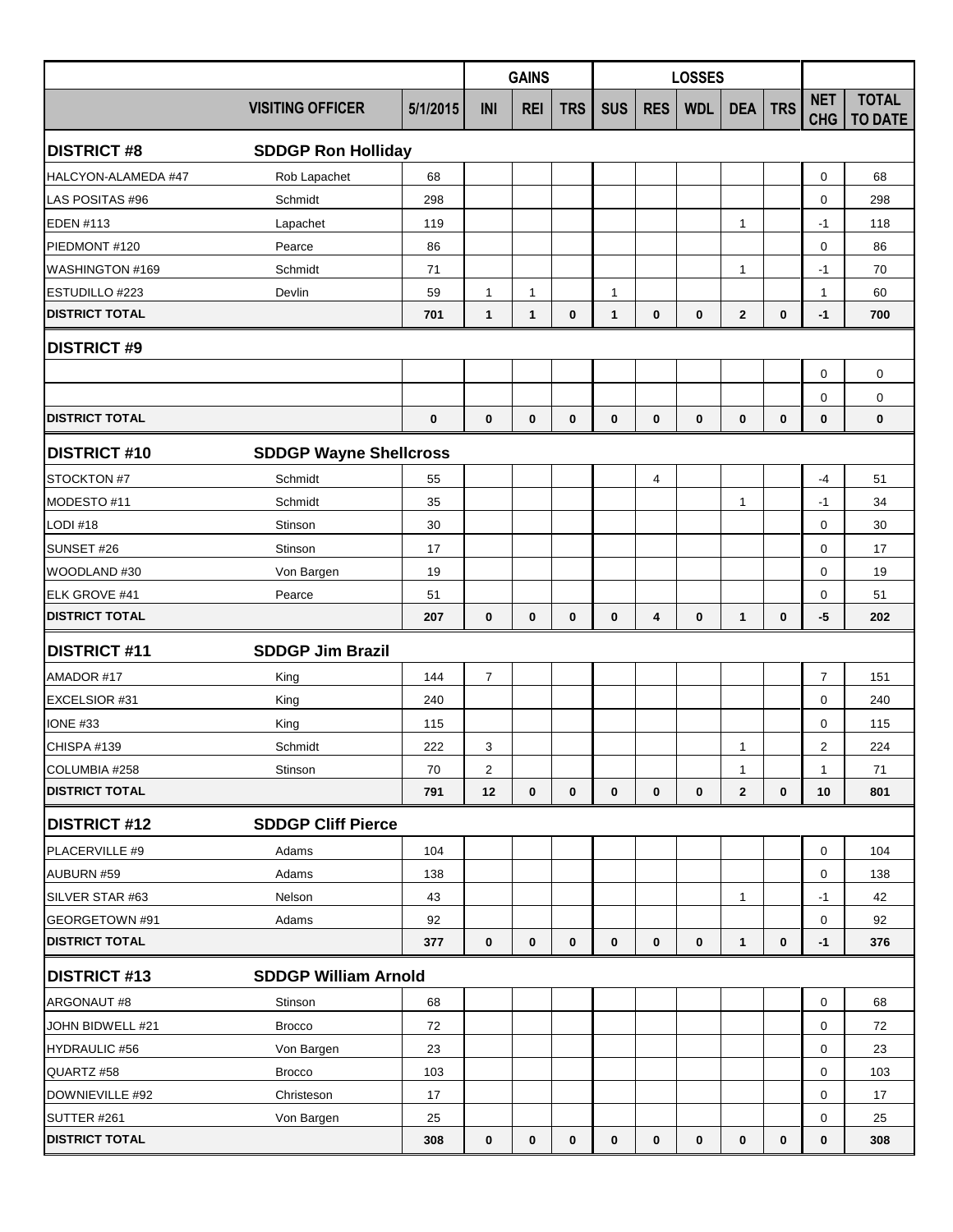|                               |                            |          | <b>GAINS</b>            |              |              |                |                 | <b>LOSSES</b> |                  |              |                          |                                |  |
|-------------------------------|----------------------------|----------|-------------------------|--------------|--------------|----------------|-----------------|---------------|------------------|--------------|--------------------------|--------------------------------|--|
|                               | <b>VISITING OFFICER</b>    | 5/1/2015 | INI                     | <b>REI</b>   | <b>TRS</b>   | <b>SUS</b>     | <b>RES</b>      | <b>WDL</b>    | <b>DEA</b>       | <b>TRS</b>   | <b>NET</b><br><b>CHG</b> | <b>TOTAL</b><br><b>TO DATE</b> |  |
| <b>DISTRICT #14</b>           | <b>SDDGP Tom Fong</b>      |          |                         |              |              |                |                 |               |                  |              |                          |                                |  |
| SANTA ROSA #28                | Nelson                     | 55       | $\overline{c}$          |              |              |                |                 |               |                  |              | 2                        | 57                             |  |
| MT. TAMALPAIS #64             | Christeson                 | 86       |                         |              |              |                |                 |               | 1                |              | -1                       | 85                             |  |
| SONOMA #111                   | Christeson                 | 223      |                         |              |              |                |                 |               |                  |              | 0                        | 223                            |  |
| <b>BRODERICK #117</b>         | <b>Brocco</b>              | 19       |                         |              |              |                |                 |               |                  |              | $\Omega$                 | 19                             |  |
| SEA POINT #158                | Lapachet                   | 78       |                         |              |              |                |                 |               |                  |              | $\Omega$                 | 78                             |  |
| NICASIO #183                  | Christeson                 | 403      |                         |              |              |                |                 |               |                  |              | $\Omega$                 | 403                            |  |
| FAIRFAX #307                  | Lapachet                   | 474      | $\overline{2}$          |              |              |                |                 |               | 3                |              | $-1$                     | 473                            |  |
| <b>DISTRICT TOTAL</b>         |                            | 1,338    | $\overline{\mathbf{4}}$ | $\mathbf 0$  | $\mathbf{0}$ | $\mathbf 0$    | $\mathbf 0$     | $\bf{0}$      | 4                | $\mathbf{0}$ | $\mathbf{0}$             | 1,338                          |  |
| <b>DISTRICT #15</b>           | <b>SDDGP Bob French</b>    |          |                         |              |              |                |                 |               |                  |              |                          |                                |  |
| SOLANO <sub>#39</sub>         | Nelson                     | 171      |                         |              |              |                |                 |               |                  |              | $\mathbf 0$              | 171                            |  |
| ST. HELENA #53                | Lapachet                   | 166      |                         |              |              |                |                 |               |                  |              | $\mathbf 0$              | 166                            |  |
| <b>NAPA #62</b>               | Nelson                     | 453      |                         |              |              |                |                 |               | $\boldsymbol{2}$ |              | $-2$                     | 451                            |  |
| VALLEJO #77                   | Schmidt                    | 59       |                         |              |              |                |                 |               | $\mathbf{1}$     |              | $-1$                     | 58                             |  |
| CALISTOGA #86                 | Pearce                     | 84       | 3                       |              |              |                |                 |               |                  |              | 3                        | 87                             |  |
| <b>BENICIA #89</b>            | Lapachet                   | 157      | $\mathbf{1}$            | 1            |              |                |                 |               |                  |              | $\overline{2}$           | 159                            |  |
| KONOCTI #159                  | Adams                      | 20       |                         |              |              |                |                 |               |                  |              | $\mathbf 0$              | 20                             |  |
| <b>BYRON #170</b>             | <b>Brocco</b>              | 39       |                         |              |              |                |                 |               |                  |              | $\mathbf 0$              | 39                             |  |
| COL. NELSON M. HOLDERMAN #316 | Nelson                     | 42       |                         |              |              |                |                 |               | $\mathbf{1}$     |              | $-1$                     | 41                             |  |
| <b>DISTRICT TOTAL</b>         |                            | 1,191    | 4                       | $\mathbf{1}$ | 0            | $\mathbf 0$    | $\mathbf{0}$    | $\bf{0}$      | 4                | 0            | $\mathbf{1}$             | 1,192                          |  |
| <b>DISTRICT #16</b>           | <b>SDDGP Jerry Colivas</b> |          |                         |              |              |                |                 |               |                  |              |                          |                                |  |
| HUMBOLDT #14                  | Von Bargen                 | 121      | $\overline{\mathbf{c}}$ |              |              |                | $\mathbf{1}$    |               | 1                |              | $\mathbf 0$              | 121                            |  |
| MT. BALLY #87                 | Von Bargen                 | 27       |                         |              |              |                |                 |               |                  |              | 0                        | 27                             |  |
| FERNDALE #93                  | Von Bargen                 | 168      |                         |              |              |                |                 |               |                  |              | $\mathbf 0$              | 168                            |  |
| <b>DISTRICT TOTAL</b>         |                            | 316      | $\overline{2}$          | $\mathbf 0$  | 0            | $\mathbf 0$    | $\mathbf{1}$    | $\mathbf 0$   | $\mathbf{1}$     | 0            | 0                        | 316                            |  |
| <b>NATIVE SON PARLOR</b>      |                            | 25       |                         |              |              |                |                 |               |                  |              | $\bf{0}$                 | 25                             |  |
|                               |                            |          |                         |              |              |                |                 |               |                  |              |                          |                                |  |
| <b>TOTAL TO DATE</b>          |                            | 8,018    | 47                      | $\mathbf{2}$ | $\bf{0}$     | $\overline{2}$ | $6\phantom{1}6$ | $\bf{0}$      | 31               | 0            | 10                       | 8,028                          |  |